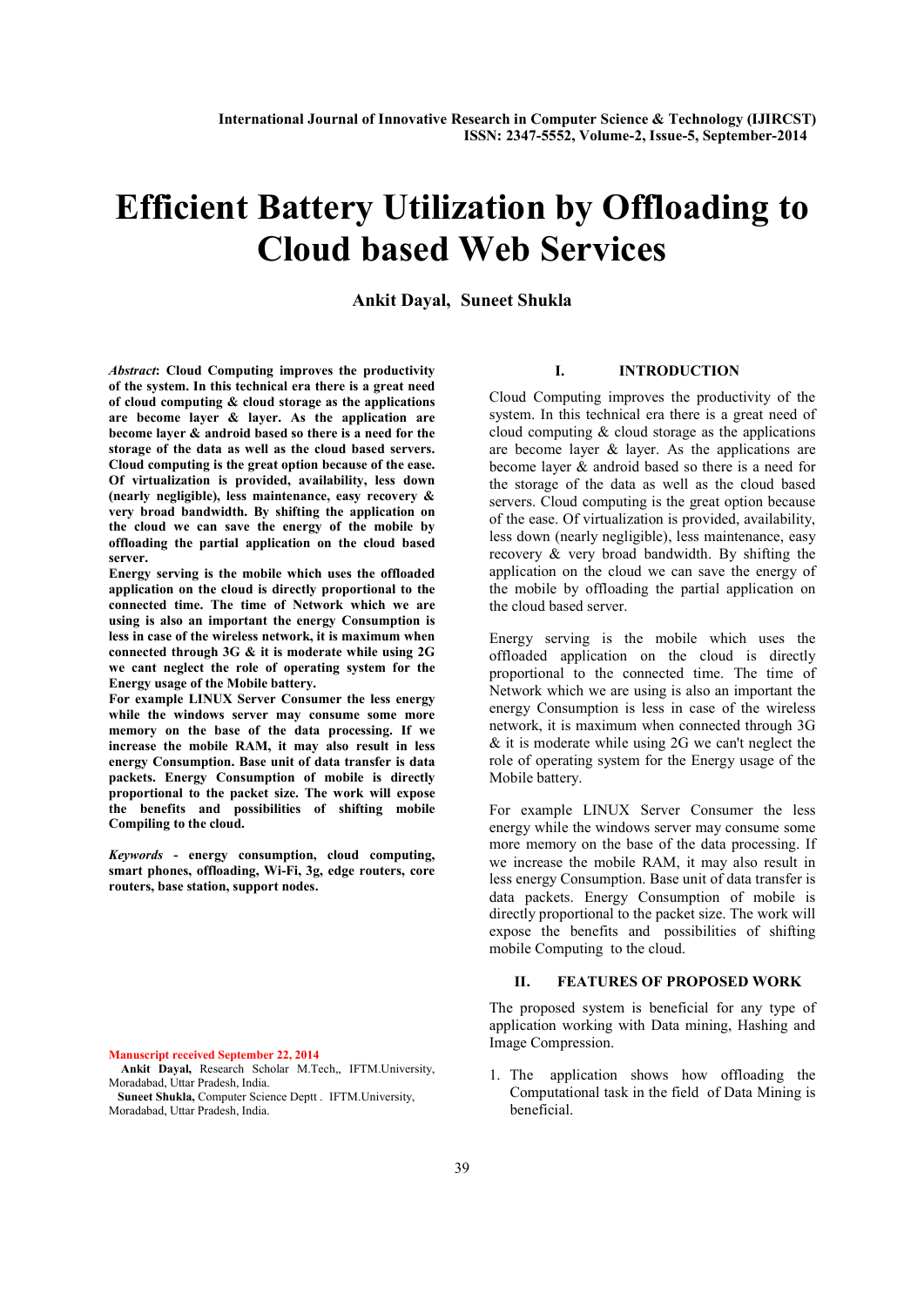- 2. Many Hashing algorithms are proposed by the researchers. By the proposed work tried to prove that in mobile computing offloading is beneficial for battery usage also, Mobiles generally hangs on high computation on large hash table sizes.
- 3. Third problem proposed in the work of image compression. On offloading the compression on server is helpful for end users on the Mobile applications.

# *A. Datamining*

Data mining is an important field of research work for researchers. There are many algorithms and techniques are available in the field of data mining. A successful company today has many decisions to make. The better those decisions are made, the more successful, and profitable, the company is. To many chief decision makers, the ability to analyze faster and better than the competition means better decisions, higher profitability, and more success. Mobile computing takes time to perform mining operations , so it is preferred to perform through the cloud.

# *B. Hashing*

Hashes play a role in security systems where they're used to ensure that transmitted messages have not been tampered with. Hashing is a technique used (among other applications) to implement Java's common map and set classes. Hashing is designed to solve the problem of needing to efficiently find or store an item in a collection. Hashing means using some function or algorithm to map object data to some representative integer value. This so-called hash code (or simply hash) can then be used as a way to narrow down our search when looking for the item in the map. Hashing is used everywhere in computing and is getting increasingly important with the exploding amount of data.

#### *C. Image Compression*

The objective of image compression is to reduce irrelevance and redundancy of the image data in order to be able to store or transmit data in an efficient form. The images captured by the recent cameras often exceed 2 MB. Using such images frequently results in Out of Memory Error. Also, due to landscape/portrait orientation, the images often are displayed as rotated. To deal with these issues we need to compress the image and give proper rotation before loading it to memory. The proposed method compresses image (similar to whatsapp), while maintaining its aspect ratio and also preventing significant loss to its quality.

In the proposed work the image is first uploaded from sd-card to the server. Then compressed on the cloud and last step is downloaded in the sdcard of the mobile.

# III. OFFLOADING AND NO OFFLOADING SCENARIO

The client machine had a less powerful processor and RAM. The server machine emulating a cloud server was a more powerful machine with a high processing processor and higher RAM. The experiment for the no offloading scenario and for the offload scenario is done. In the no offload scenario the network part is not involved and so the total energy consumed by the client machine while performing the task will be the total energy of this scenario. In the offload scenario the network and server add to the energy consumed along with the client. So in order to find the total endto-end energy consumed we need to find the energy consumed at the client, server and the network which carry out the offloading process from the client to the server. The application performed three different tasks, locally on the mobile phone and by offloading the tasks to the cloud. The tasks was timed which in turn will answer if it is faster to perform the functions locally, on the mobile phone, or if it is faster to use the cloud. As previously mentioned there are crucial factors like mobile phone computation capacity and network connection to consider.

#### IV. EXPERIMENTS AND RESULTS

The experimental results show that the total time consumption in an offloading scenario is effective in Mining and Hashing problems. According to the following results ,this work arrives to a conclusion that offloading a better-bet .

| <b>Dataset</b><br>Limit | Cloud<br><b>Time in Milli</b><br>Sec. | Mobile<br><b>Time in Milli</b><br>Sec. |
|-------------------------|---------------------------------------|----------------------------------------|
| $100$ for<br>Hashing    | 01                                    | 05                                     |
| $200$ for<br>Mining     | 03                                    | 09                                     |
| $2000$ for<br>Mining    | 06                                    | 12                                     |